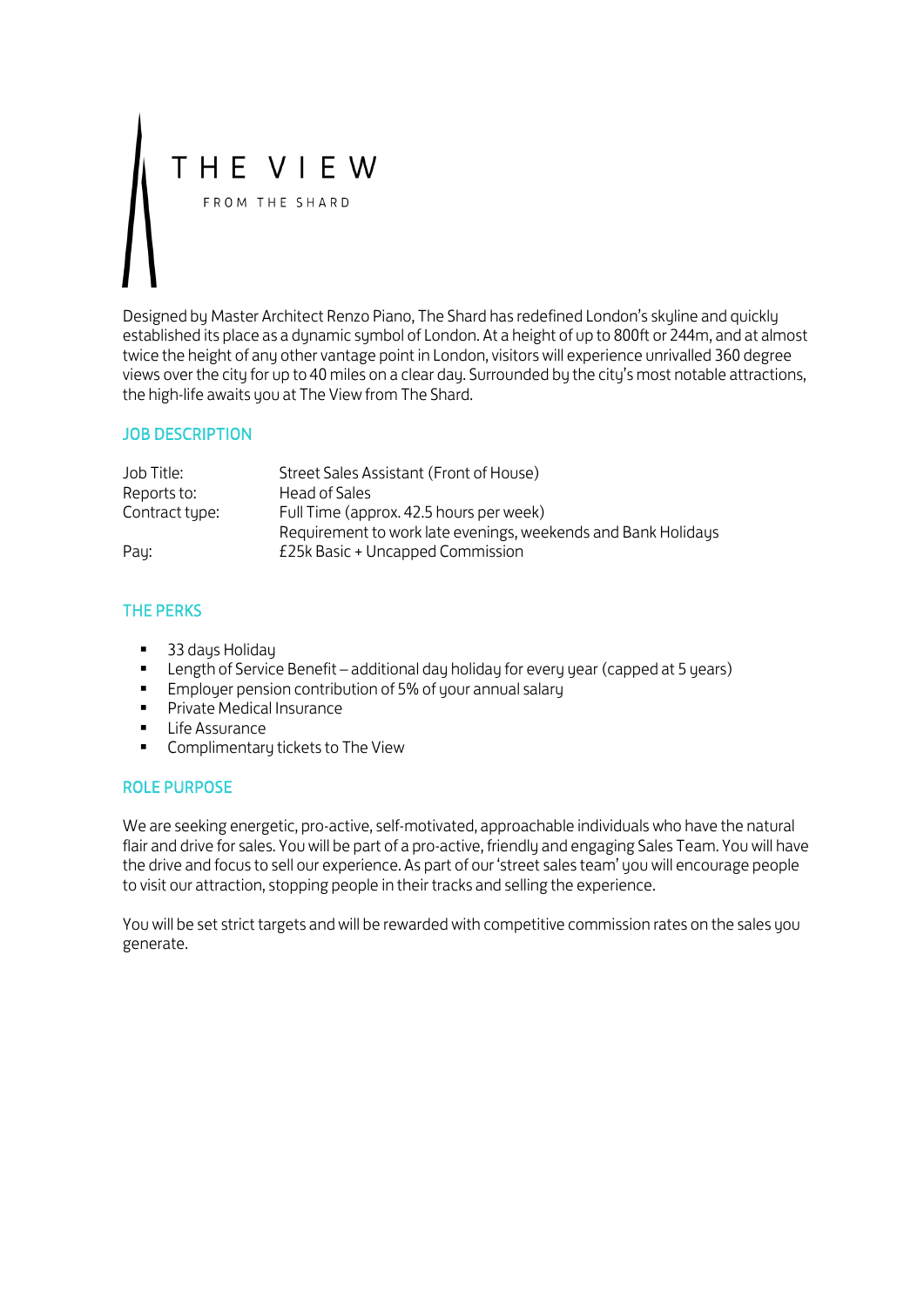## YOUR RESPONSIBILITIES

- Welcome guests and provide premium quality customer service and captivating engagement<br>■ Activelu drive tickets sales including other offers to passers-bu in designated areas, around and
- Actively drive tickets sales including other offers to passers-by in designated areas, around and outside of the local area
- **Efficiently process transactions; complete credit/debit card payments when selling tickets and** merchandise at purchase points
- **Proactively recommend and sell tickets to guests and provide expert knowledge**
- Responsible for completing opening and closing procedures for till points<br>To ensure that income generation activities are maximised by promoting
- To ensure that income generation activities are maximised by promoting ticket options to passers-by and potential guests
- **Pro-actively upsell ticket upgrades and secondary spend opportunities to ticket holders**
- Be aware of all promotional activity and offers
- **Effective promotion of the attraction to a diverse audience**
- **Effective negotiation with the aim of closing sales**<br> **Nork towards both team and individual KPIs (targe**
- Work towards both team and individual KPIs/targets set by the senior Sales Managers
- Handle any customers objections professionally
- Support marketing campaigns by being up to date with any offers or initiatives and help to promote whilst on site or in the local area including carrying out leafleting duties
- Effective queue management; continued monitoring and managing of queues ensuring a smooth entry into the attraction, and using such opportunities to provide service enhancements and upsells as appropriate
- Seek every opportunity to interact with potential customers and guests
- **T** To ensure the attraction is constantly maintained to the highest standards of presentation by taking ownership and responsibility of areas of work
- **Physical Exercise** a positive presence by being alert and aware of guests, presenting yourself to the highest standard demonstrating that you are approachable to other staff and guests
- **Participate proactively in regular meetings and briefings with managers and colleagues**
- Use initiative where possible to resolve any enquiries or difficulties that may arise during the day and escalate when required to the Duty Manager
- Use telephones, radios, computers and other technology as required, to aid carrying out your duties
- **T** To support the wider Sales Department and carry out other roles within the Box Office and Retail functions.
- **To support the Guest Experience Function when required**

# HEALTH & SAFETY

- **To undertake Health, Safety and Fire responsibilities**
- **Ensure compliance with Shard Health and Safety procedures**
- Fully reporting any instances of a breach of safety regulations, any incidents or near misses to the management team
- To safeguard the security of the building, including observation and first response to incidents
- Undertake queue management responsibilities and adhere to evacuation procedures in order to ensure the safety of guests and staff

#### YOUR SKILLS AND EXPERIENCE

- **Experience of working in a promotions/sales team**
- Ability to work towards strict KPIs/targets
- Able to handle customer objections in a professional manner
- **Effective negotiator**
- Knowledge and passion for London
- Able to promote excitement and anticipation in an enthusiastic manner
- Experience of encouraging and maximising sales and achieving targets